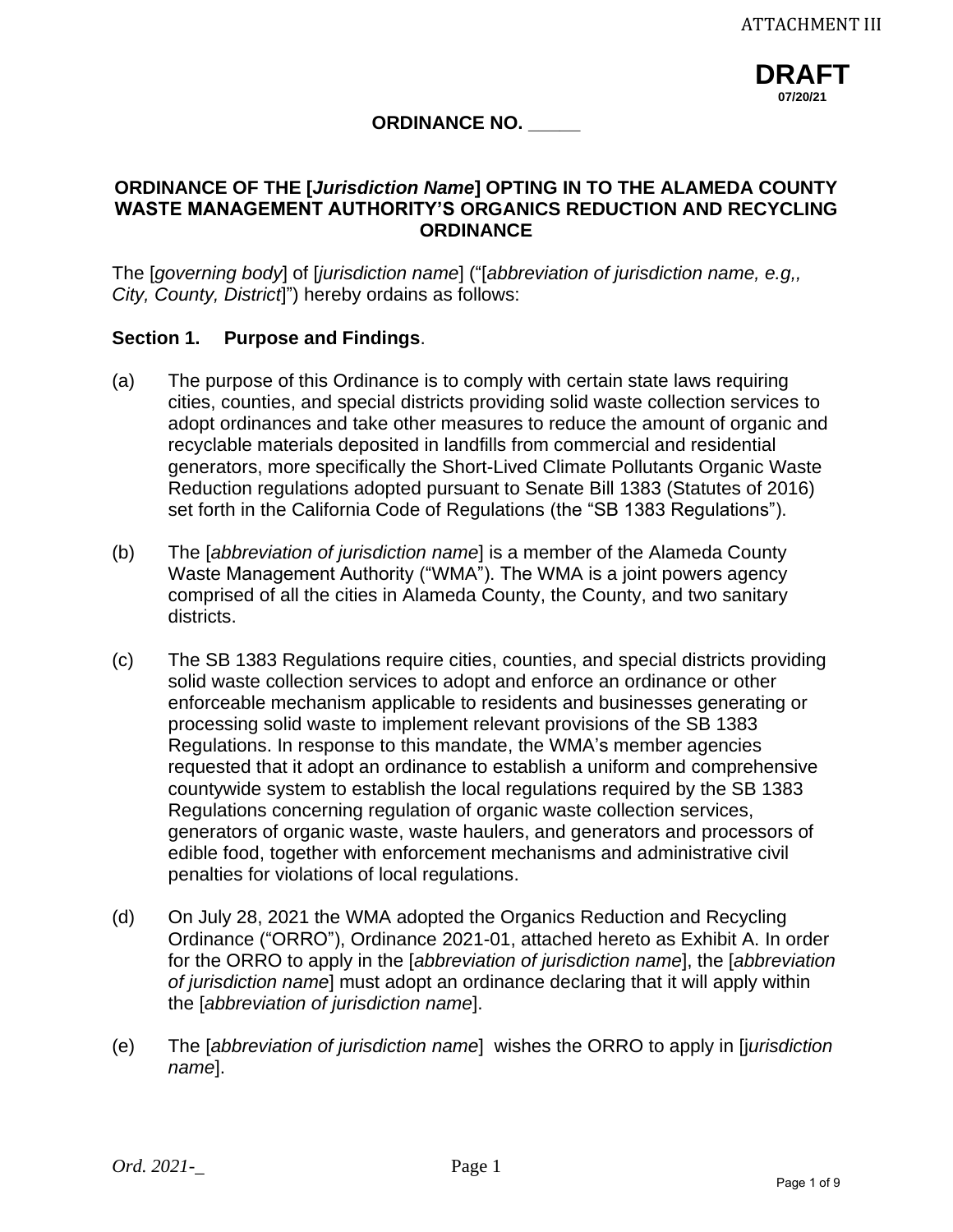

(f) [*Optional: If the member agency would like to delegate enforcement authority to the WMA or other entities as contemplated in the ORRO include this finding. Designations are not required to be made concurrently with the Opt-In ordinance*.]

The ORRO provides jurisdictions with the option to grant enforcement authority over various of its provisions to agencies specified in the ORRO. The [*abbreviation of jurisdiction name*] is making designations by approving agreements with other entities concurrently with adoption of this ordinance.

(g) [*Optional- this finding is not required to opt in to the ORRO but member agencies may wish to include it or something similar so that the ordinance provides a "one stop shop" for demonstrating compliance with the 1383 Regulations' requirements concerning ordinances and other enforceable mechanisms that are not covered by the ORRO.*]

The SB 1383 Regulations also require cities, counties, and special districts providing solid waste collection services to adopt and enforce an ordinance or other enforceable mechanism concerning the CALGreen Building Standards, the Model Water Efficient Landscape Ordinance, and Procurement of Recovered Organic Waste Products. These requirements are addressed in [*list how existing ordinances or other enforceable mechanisms satisfy these requirements or how amendments adopted as part of the ordinance or in as separate process will address those requirements.*]

## **Section 2. Adoption**.

The [*jurisdiction name*] hereby declares that the Organics Reduction and Recycling Ordinance as set forth in Exhibit A to be effective in the [*abbreviation of jurisdiction name*] beginning on January 1, 2022.

## **Section 3. Conforming Amendments. [if needed]**

[*This section is needed only if the relevant Code or ordinance includes provisions that are inconsistent with the ORRO*. *If the jurisdiction needs to adopt new fees or charges for ordinance implementation or amendments to its MWELO, CalGreen, or procurement ordinances to comply with portions of the SB 1383 regulations that are not covered by the ORRO, it may include them here or adopt separately*. *(Note that the Oro Loma and Castro Valley Sanitary Districts are not subject to the SB 1383 regulations concerning MWELO, CalGreen, or procurement.) Attachment B to this template includes a definition of "mulch" for use by member agencies that wish to include that in their procurement ordinance together with definitions of MWELO and CalGreen in the event that they will be helpful in drafting.]*

The [*name of jurisdiction's relevant code or other ordinance*] is hereby amended as set forth in Attachment B.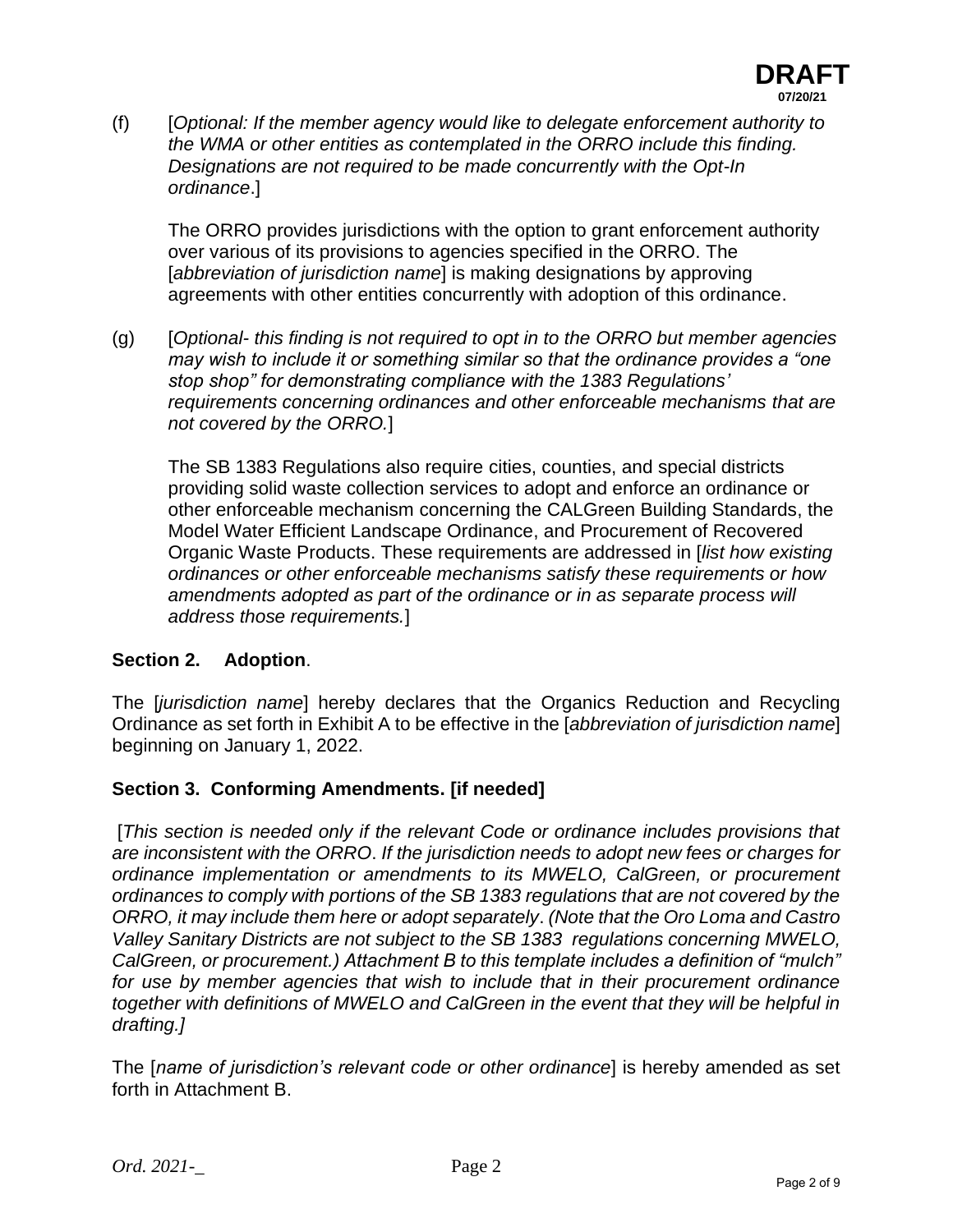

#### **Section 4. Enforcement Agency Authorization.**

[*This section assumes that Member agencies will wish to designate the WMA and ACDEH as enforcement agencies. Because some member agencies may bring the ordinance to their governing bodies before there is a template agreement with ACDEH, only model language designating the WMA as an enforcement agency is included below at this time. The WMA will provide proposed model language to designate ACDEH as an enforcement agency when an agreement is reached. The language allows subsequent designations to be made by resolution.]*

(a) The WMA is authorized and designated to carry out the responsibilities specified in Exhibit C to this ordinance effective January 1, 2022 and the City Manager is authorized to enter an agreement with the WMA to implement this authorization and designation.

(c) The authorization and designation above does not limit the City's authority to independently carry out some or all of the responsibilities designated above. The City retains full authority to implement and enforce the ORRO.

(d) The City Council may, by resolution, modify Exhibit C and may authorize and designate other entities to carry out responsibilities under this ordinance and no amendment of this ordinance shall be required.

#### **Section 5. Severance Clause.**

The [*jurisdiction's governing body*] declares that each section, sub-section, paragraph, sub-paragraph, sentence, clause and phrase of this ordinance is severable and independent of every other section, sub-section, paragraph, sub-paragraph, sentence, clause and phrase of this ordinance. If any section, sub-section, paragraph, subparagraph, sentence, clause or phrase of this ordinance is held invalid, the [name of jurisdiction's governing body] declares that it would have adopted the remaining provisions of this ordinance irrespective of the portion held invalid, and further declares its express intent that the remaining portions of this ordinance should remain in effect after the invalid portion has been eliminated.

#### **Section 6. California Environmental Quality Act**

This Ordinance is adopted pursuant to CalRecycle's SB 1383 Regulations. The SB 1383 Regulations were the subject of a program environmental impact report (EIR) prepared by CalRecycle, and except for provisions which maintain the already established requirements of the Waste Management Authority's Ordinance Requiring Actions to Reduce Landfilling of Recyclable and Organic Solid Wastes from Businesses, Multifamily Residences, and Self-Haulers (Ordinance 2012-1; also known as the Mandatory Recycling Ordinance ) which currently apply in [*jurisdiction name*], the activities to be carried out under this Ordinance are entirely within the scope of the SB 1383 Regulations and that EIR. . No mitigation measures identified in the EIR are applicable to [*jurisdiction*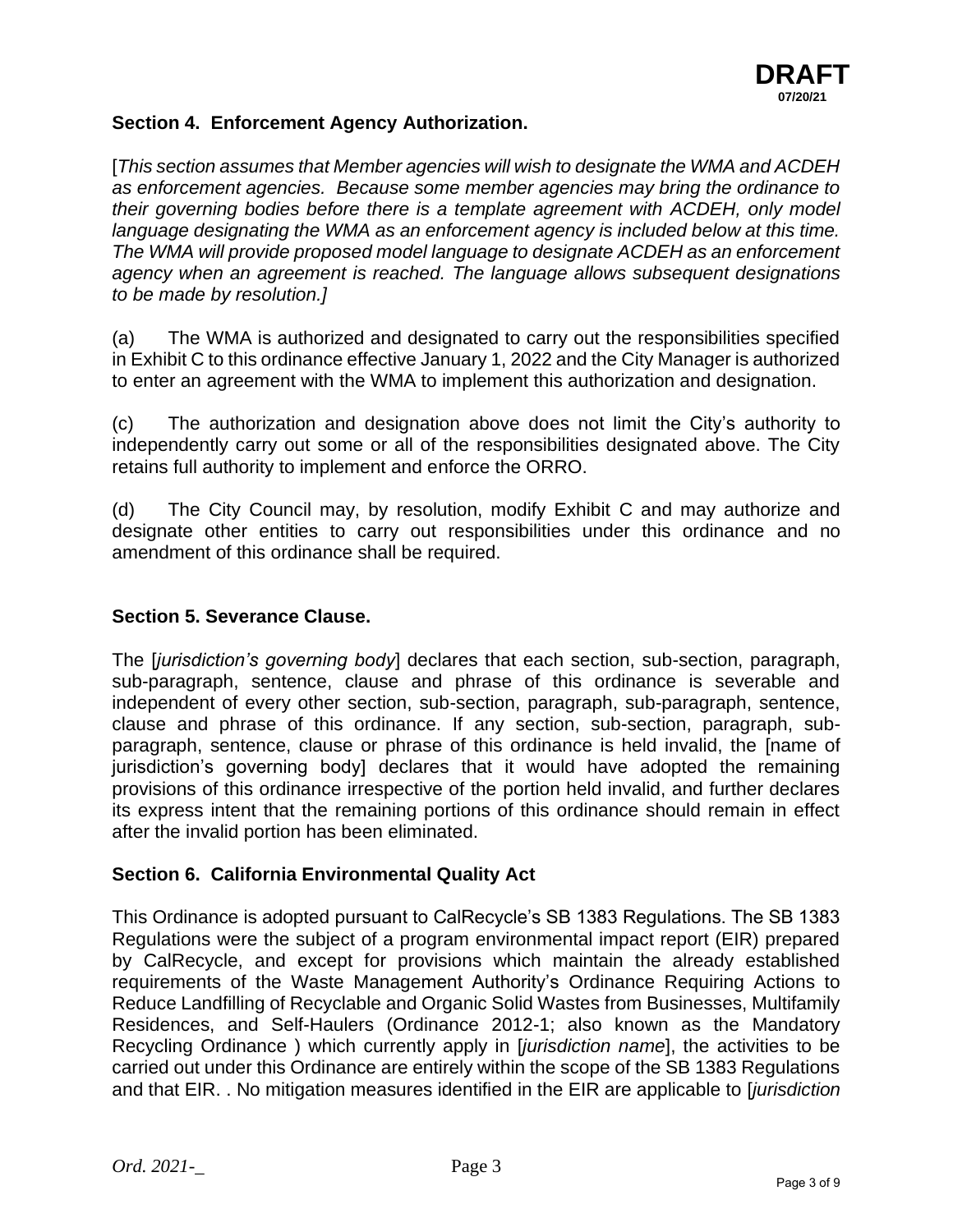

*name*]'s enactment of this Ordinance. Moreover, none of the conditions requiring a subsequent or supplemental EIR, as described in Public Resources Code Section 21166 and California Environmental Quality Act (CEQA) Guidelines Sections 15162 and 15163, have occurred. The EIR therefore adequately analyzes any potential environmental effects of the Ordinance and no additional environmental review is required. On a separate and independent basis, the Ordinance is exempt from CEQA pursuant to Section 15308, Class 8 of the CEQA Guidelines of as an action that will not have a significant impact on the environment and as an action taken by a regulatory agency for the protection of the environment, specifically, for the protection of the climate. There are no unusual circumstances that would cause this Ordinance to have a significant effect on the environment. *[Note: Member agencies should review any conforming amendments and other actions taken in connection with the opt-in ordinance to ensure that the statements above apply.]*

## **Section 7. Publication.**

A summary of this ordinance shall be published in a newspaper of general circulation of the [*jurisdiction name*] within fifteen days after its adoption. [*Modify as needed to track specific ordinance adoption requirements applicable to the jurisdiction imposed by State law or charter*.]

The foregoing ordinance was introduced at the regular meeting of the [*jurisdiction's governing body*] of the [*jurisdiction name*] held on \_\_\_\_, 2021 and was adopted by the following vote on \_\_\_, 2021. [*Modify as needed to track specific ordinance adoption requirements applicable to the jurisdiction imposed by state law or charter*.]

[*Insert jurisdiction's standard wording showing evidence of adoption here (e.g., governing body vote, signature of presiding officer, and attestation of clerk).*]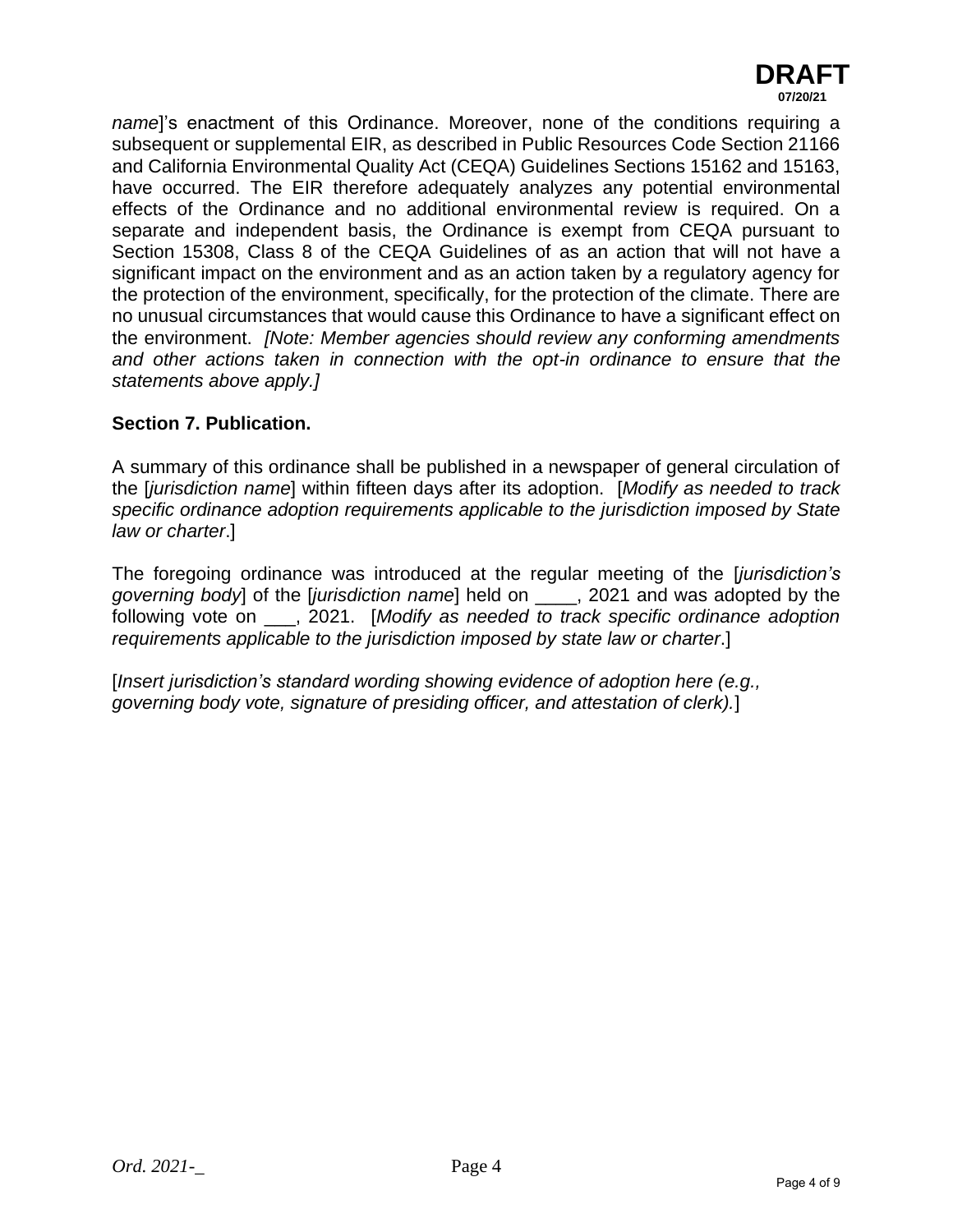

# **Attachment A**

# **Alameda County Waste Management Authority Ordinance 2021-01: Organics Reduction and Recycling Ordinance**

[*Attach ordinance*.]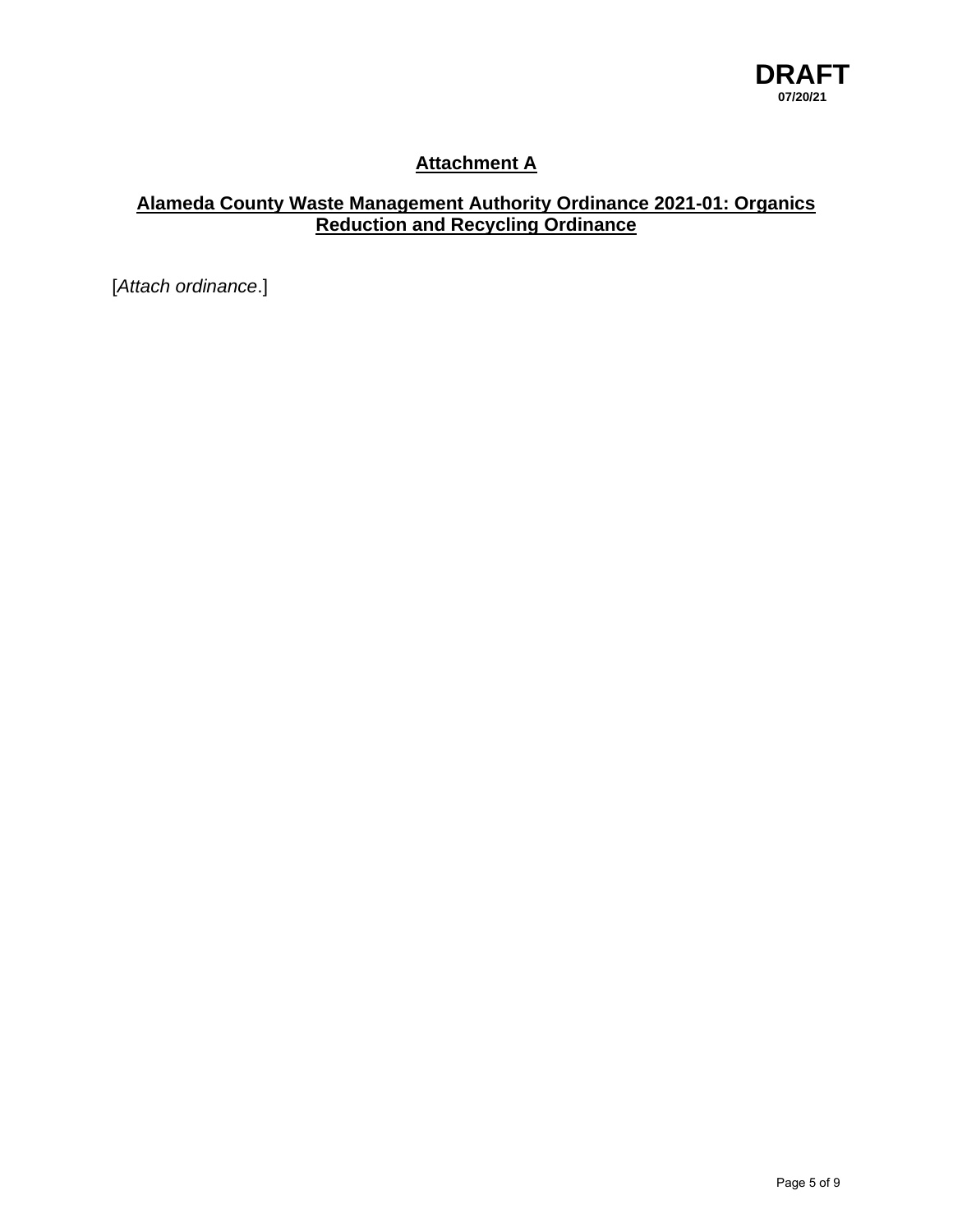# **Attachment B – Conforming Amendments**

In order to ensure consistency between the [*jurisdiction's*] Code and the Organics Reduction and Recycling Ordinance, the sections of the [*jurisdiction's*] Code set forth below are amended or adopted as set forth below. Text added to existing provisions is shown in bold double-underlined text (**example**) and text to be deleted is shown in strikethrough (example). Text in *italics* is explanatory and is not an amendment to the Code. Where the explanatory text indicates that a new section is being added to the [*jurisdiction's*] Code, the new section is shown in plain text.

[Insert conforming Amendments Here]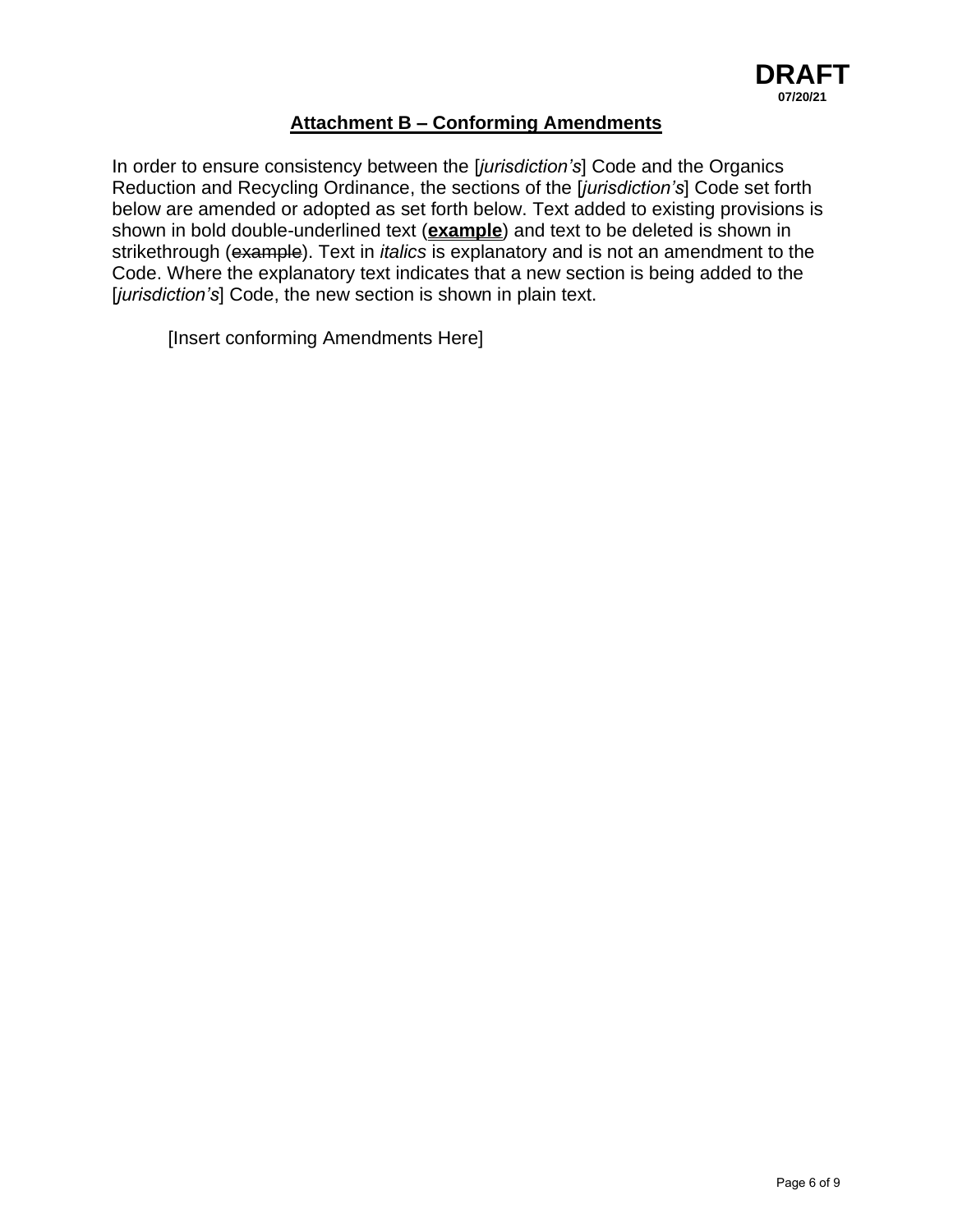#### **Attachment C Enforcement Agency Authorization – Waste Management Authority**

[*Jurisdiction name*] designates the WMA as an Enforcement Agency for Sections 5, 6, 7, 8, 9(a)(2) , 9(b), 10, 11, and 12 of the ORRO. Without limiting the generality of the foregoing, the authority provided by this designation includes the authority to request information or conduct inspections to verify compliance with any of the above sections to support WMA's enforcement activities.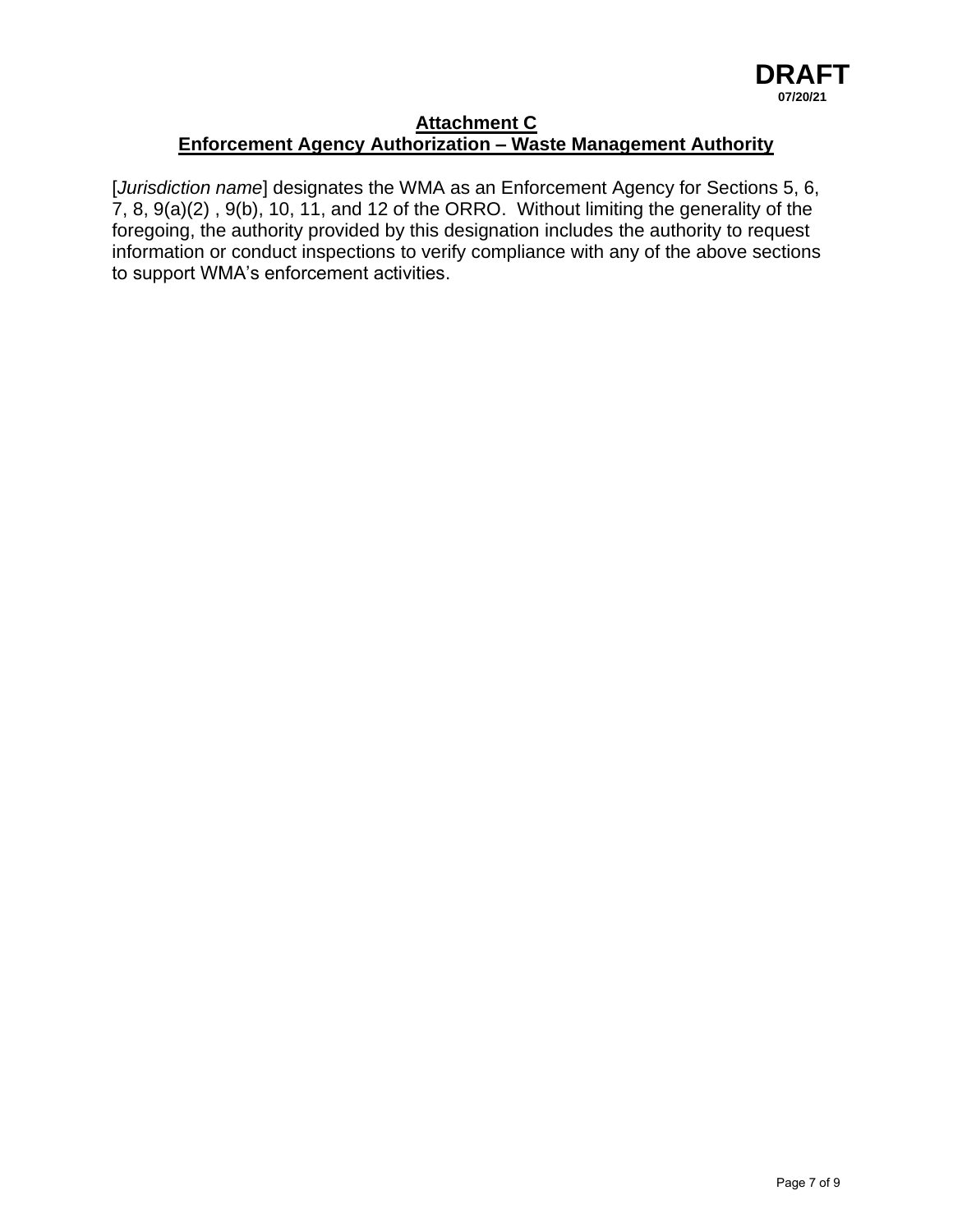# Supplemental Notes

1. **Mulch Standards** - The SB 1383 Regulations require cities and counties choosing to procure mulch towards satisfaction of their procurement requirements to set specific standards for that mulch by ordinance or other enforceable mechanism such as a contract. The following is provided for agencies wishing to satisfy the requirement via ordinance. Agencies may wish to develop their own standards tracking agency standards and the CalRecycle regulations. This is not required as part of the ORRO ordinance.

Mulch Standards. To be applied to *[jurisdiction's]* procurement target established by SB 1383 regulations, any mulch sold or otherwise provided to [*jurisdiction*] shall<sup>1</sup>:

- (a) Meet or exceed the physical contamination, maximum metal concentration, and pathogen density standards for land application specified in subsections 17852(a)(24.5)(A)1. through 3 of Title 14 of the California Code of Regulations; and
- (b) Be produced at one or more of the following:
	- (1) A compostable material handling operation or facility as defined in section 17852(a)(12) of Title 14 of the California Code of Regulations, other than a chipping and grinding operation or facility as defined in Section 17852(a)(10) of Title 14 of the California Code of Regulations, that is permitted or authorized under this division; or
	- (2) A transfer/processing facility or transfer/processing operation as defined in Sections 17402(a)(30) and (31) of Title 14 of the California Code of Regulations, respectively, that is permitted or authorized under this division; or
	- (3) A solid waste landfill as defined in Public Resources Code Section 40195.1 that is permitted under Division 2 of Title 27 of the California Code of Regulations.

 $1$  As drafted, this would apply to all mulch sold to the jurisdiction. If the jurisdiction wishes to preserve the option to acquire mulch that does not meet CalRecycle standards (or count towards procurement obligations) this introductory section can be revised to state: "Any mulch sold or otherwise provided to [*jurisdiction*] in connection with [jurisdiction]'s compliance with the State of California's Recovered Organic Waste Product Procurement Target requirements set forth in section 18993.1 of Title 14 of the California Code of Regulations shall:"